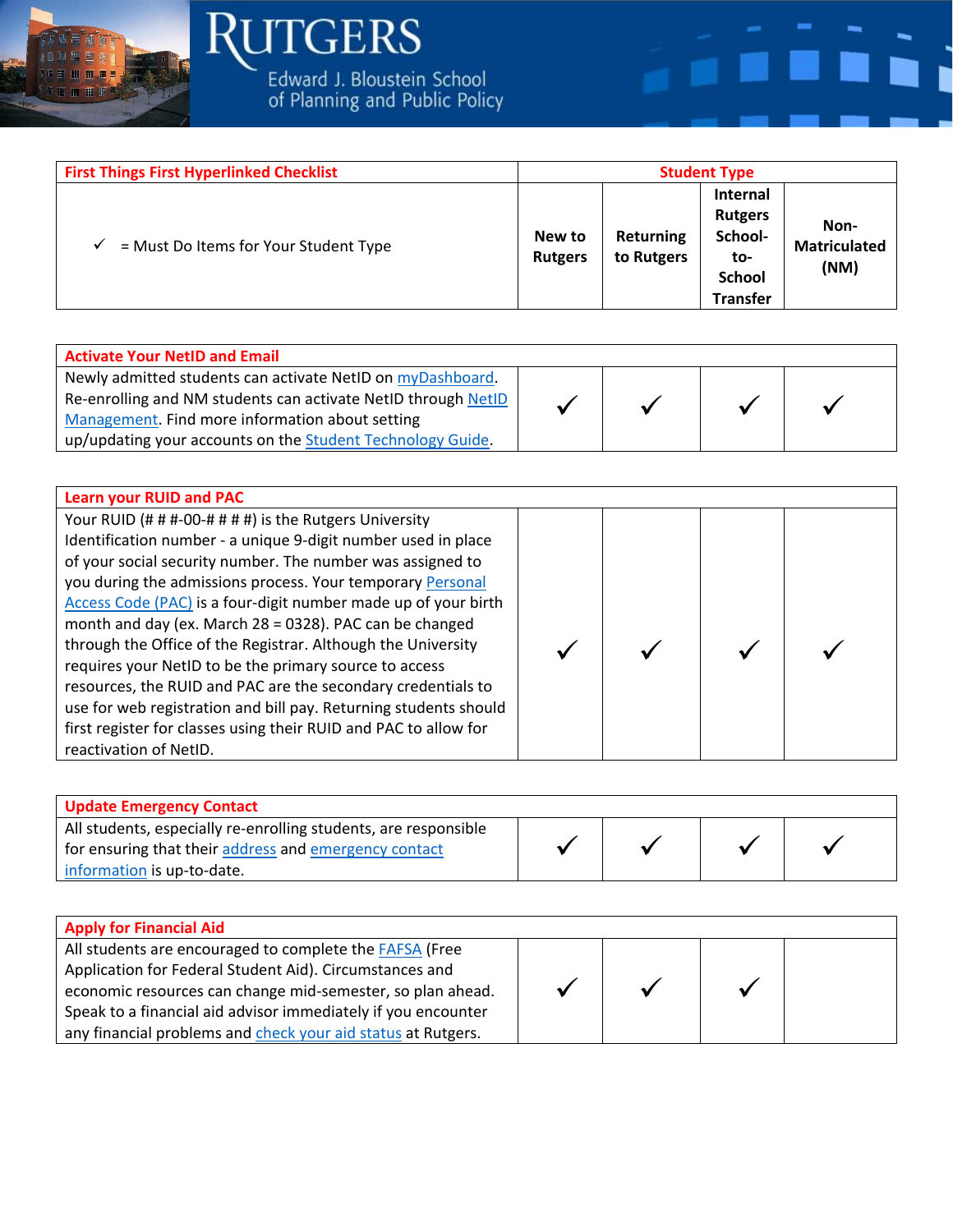

**JTGERS** Edward J. Bloustein School<br>of Planning and Public Policy



## **Submit Official and Updated Transcripts and Test Scores**

Send final official transcripts from all prior colleges/universities, the record of your HS diploma (or GED), and all official test scores (AP, CLEP, etc.) to Rutgers University, Office of Undergraduate Admissions, 65 Davidson Road Room 202, Piscataway, NJ 08854. Official transcripts and test scores ensure you get the transfer credit you earned.



| <b>Review your online Rutgers Transcript and Verification of Enrollment</b> |  |  |  |  |
|-----------------------------------------------------------------------------|--|--|--|--|
| View your grades online with <i>Unofficial Transcript</i> at the end of     |  |  |  |  |
| each semester. Online Official Transcript Requests are available            |  |  |  |  |
| to you by entering your NetID. Financial holds preclude you                 |  |  |  |  |
| from receiving transcripts. Enrollment Verification can be used             |  |  |  |  |
| as proof of enrollment at Rutgers without sharing your grades,              |  |  |  |  |
| for insurance purposes, employers, etc.                                     |  |  |  |  |
|                                                                             |  |  |  |  |

| <b>Transfer Credit Evaluations</b>                                                                                                                                                                                                                                                                                                                                                                         |  |  |
|------------------------------------------------------------------------------------------------------------------------------------------------------------------------------------------------------------------------------------------------------------------------------------------------------------------------------------------------------------------------------------------------------------|--|--|
| Based on the transcript(s) provided, new students may view a<br>completed initial Transfer Summary Report (TSR)/ Transfer<br>Course Evaluation online using your RUID and PIN. School-to-<br>school transfers and returning students will receive an email of<br>the transfer evaluation once all transcripts are evaluated. You<br>can also review your Unofficial Transcript for updated<br>information. |  |  |

| MyDashboard                                                  |  |  |
|--------------------------------------------------------------|--|--|
| Visit my.rutgers.edu to access myDashboard, the beginning of |  |  |
| many future upgrades to improve the student experience. Term |  |  |
| bill, financial aid, class schedule can be found here.       |  |  |

| <b>New Student Orientation</b>                                |  |  |  |  |  |
|---------------------------------------------------------------|--|--|--|--|--|
| New Students can register for a New Student Orientation (NSO) |  |  |  |  |  |
| program provided by the Office of Student Affairs (OSA)       |  |  |  |  |  |
| through myDashboard. Not to be confused with Students in      |  |  |  |  |  |
| Transition Advising and Registration (STAR) Programs.         |  |  |  |  |  |
| Returning or current Rutgers students new to New Brunswick    |  |  |  |  |  |
| should contact NSO.                                           |  |  |  |  |  |

| <b>RU Connection ID Cards</b>                               |  |  |
|-------------------------------------------------------------|--|--|
| The RU Connection ID Card grants access to the University   |  |  |
| Libraries, Computing Labs, Recreation Centers, and Sporting |  |  |
| Events. You may also use your ID card to manage RU Express  |  |  |
| accounts and Meal Plans. Upload your photo today.           |  |  |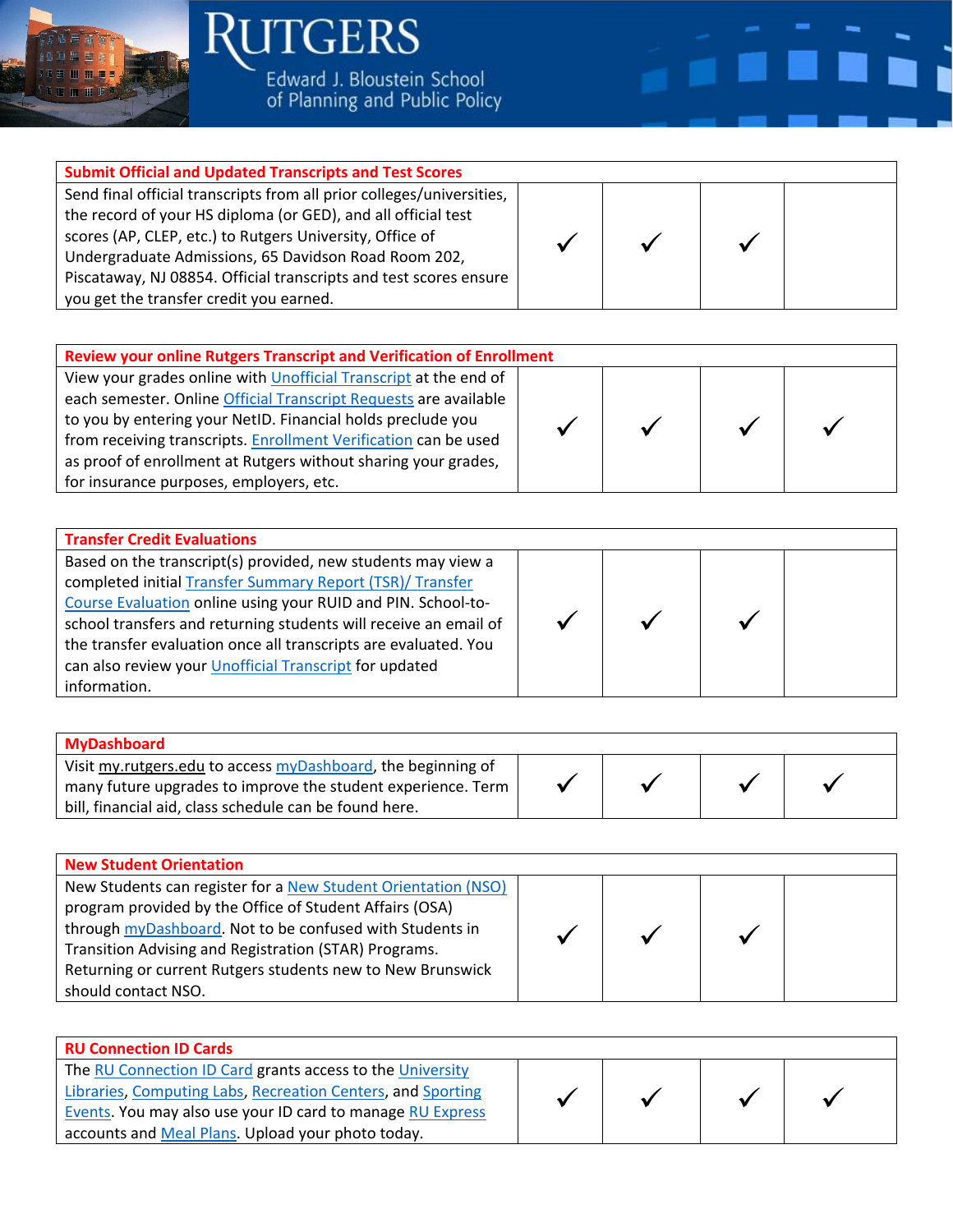

**RUTGERS** Edward J. Bloustein School<br>of Planning and Public Policy

| Register/Attend your School's Student in Transition Advising and Registration (STAR) Program |  |  |  |  |  |
|----------------------------------------------------------------------------------------------|--|--|--|--|--|
| Edward J. Bloustein School of Planning and Public Policy (EJB)                               |  |  |  |  |  |
| students must register for an EJB Students in Transition                                     |  |  |  |  |  |
| Advising and Registration (STAR) Program.                                                    |  |  |  |  |  |
|                                                                                              |  |  |  |  |  |

| <b>Submit Required Health Immunization</b>                                                                                                                                                                 |  |  |  |  |
|------------------------------------------------------------------------------------------------------------------------------------------------------------------------------------------------------------|--|--|--|--|
| See immunization requirements and visit your portal. Failure to<br>comply will result in a registration block for the following<br>semester and will prohibit access to housing assignment<br>information. |  |  |  |  |

| <b>Rutgers University Student Health Insurance Policy</b>                                                                                                                                                                                                                                                                                                                                                                                                                                                                                                                                                                                                                            |  |  |  |  |  |
|--------------------------------------------------------------------------------------------------------------------------------------------------------------------------------------------------------------------------------------------------------------------------------------------------------------------------------------------------------------------------------------------------------------------------------------------------------------------------------------------------------------------------------------------------------------------------------------------------------------------------------------------------------------------------------------|--|--|--|--|--|
| Rutgers University policy requires comprehensive Student<br>Health Insurance coverage for all students who are registered<br>full-time and enrolled in a degree-seeking program. All full-time<br>students must have self-provided or Rutgers-contracted health<br>coverage. Full-time students who do not have health insurance<br>must enroll in and pay for an insurance plan offered through a<br>national provider. The cost of the plan is added to your term<br>bill. Full-time students who have an existing insurance plan may<br>waive Rutgers-contracted coverage, but will be required to<br>complete an online waiver each semester. Learn more about<br>your coverage. |  |  |  |  |  |

| <b>Course Registration, Schedule and Changes</b>                  |  |  |
|-------------------------------------------------------------------|--|--|
| The online Schedule of Classes is available to the public for all |  |  |
| semesters (Spring, Fall) and sessions (Winter, Summer). During    |  |  |
| the first week of the fall and spring semesters, all students can |  |  |
| change their schedules through the WebReg System. If courses      |  |  |
| are full, keep checking the status online since students          |  |  |
| continually update their schedules and spaces may open up.        |  |  |
| For additional information, please visit the Office of the        |  |  |
| Registrar or contact your primary school.                         |  |  |

| <b>Obtaining Special Permission Numbers</b>                                                                                                                                                                                                                                                                                                                                                                      |  |  |
|------------------------------------------------------------------------------------------------------------------------------------------------------------------------------------------------------------------------------------------------------------------------------------------------------------------------------------------------------------------------------------------------------------------|--|--|
| A special permission number (SPN) is a six-digit number that<br>allows students to register for a class that is closed or requires<br>special permission to register. Only the department or<br>professor may issue these numbers. Contact the Department<br>that offers the course to find out how to obtain the special<br>permission number. Learn more about Bloustein Special<br><b>Permission Numbers.</b> |  |  |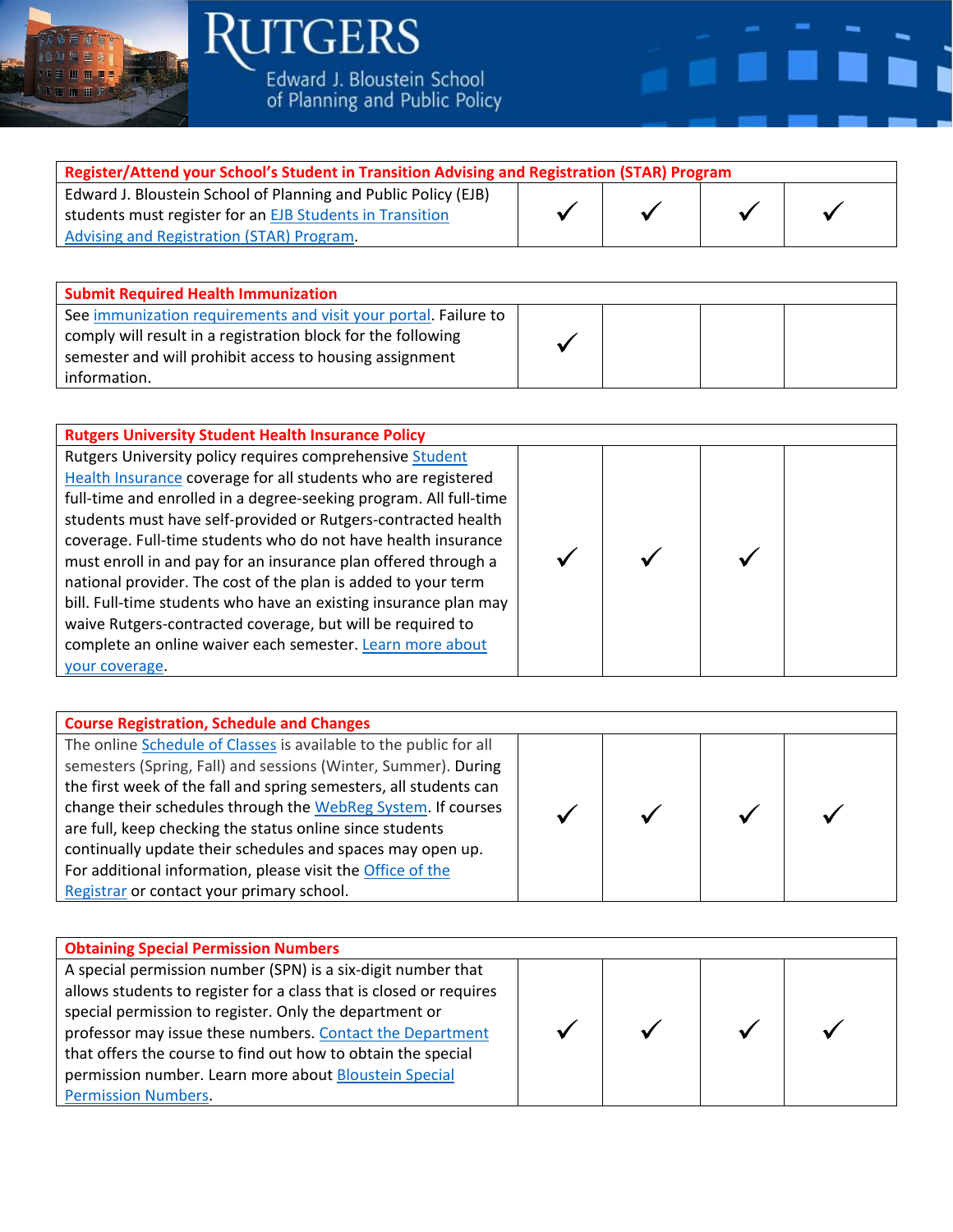

**Degree Navigator**

navigator page often.

**ITGERS** Edward J. Bloustein School<br>of Planning and Public Policy

[Degree Navigator](https://nbdn.rutgers.edu/) is a user-friendly audit and academic planning and advising system that enables students to view program(s) of study, their academic profile and progress, course listings, and program and degree requirements. Review your degree

| Join the Students in Transition Canvas Page                      |  |  |  |
|------------------------------------------------------------------|--|--|--|
| Canvas is a highly interactive, online learning environment used |  |  |  |
| at Rutgers to support courses, research, and collaborations. The |  |  |  |
| Students in Transition Canvas Page is designed to assist new     |  |  |  |
| students in accessing resources offered through Rutgers.         |  |  |  |

| Have you signed up for a dining plan?                          |  |  |
|----------------------------------------------------------------|--|--|
| Rutgers meals are designed with the needs of the university    |  |  |
| community in mind. Dining services works continuously to       |  |  |
| satisfy diverse tastes, preferences and schedules by providing |  |  |
| different locations and menus on each campus, number of        |  |  |
| meals in each plan and extended take-out hours within each     |  |  |
| dining hall. Learn more about Rutgers Dining.                  |  |  |

| <b>Planning to Live On-Campus or Off-Campus?</b>                                                                                                                                                                                                                                                                                                                                                                                                                                                                                               |  |  |
|------------------------------------------------------------------------------------------------------------------------------------------------------------------------------------------------------------------------------------------------------------------------------------------------------------------------------------------------------------------------------------------------------------------------------------------------------------------------------------------------------------------------------------------------|--|--|
| Whether you're a first-year student, a junior contemplating<br>your housing options, or a graduate student, Housing and<br>Residence Life provides the resources to help you find housing<br>at Rutgers-New Brunswick, including details on housing<br>applications and the housing lottery. Looking for resources and<br>assistance with off-campus housing? We've got it. The Off-<br>Campus Living and Community Partnerships will help you find<br>housing, or a roommate, and sort through issues involved in<br>renting, such as leases. |  |  |

| Do you need to Purchase Parking Privileges?                   |  |  |
|---------------------------------------------------------------|--|--|
| Commuter and residential students are allowed to have cars on |  |  |
| campus. Vehicles must be registered and students must         |  |  |
| purchase parking privileges through the Department of         |  |  |
| Transportation Services. Students must be registered in order |  |  |
| to purchase parking privileges.                               |  |  |

| <b>RU an International Student?</b>                             |  |  |
|-----------------------------------------------------------------|--|--|
| Rutgers Global serves international students, scholars, faculty |  |  |
| and their dependents. Meet your advisor.                        |  |  |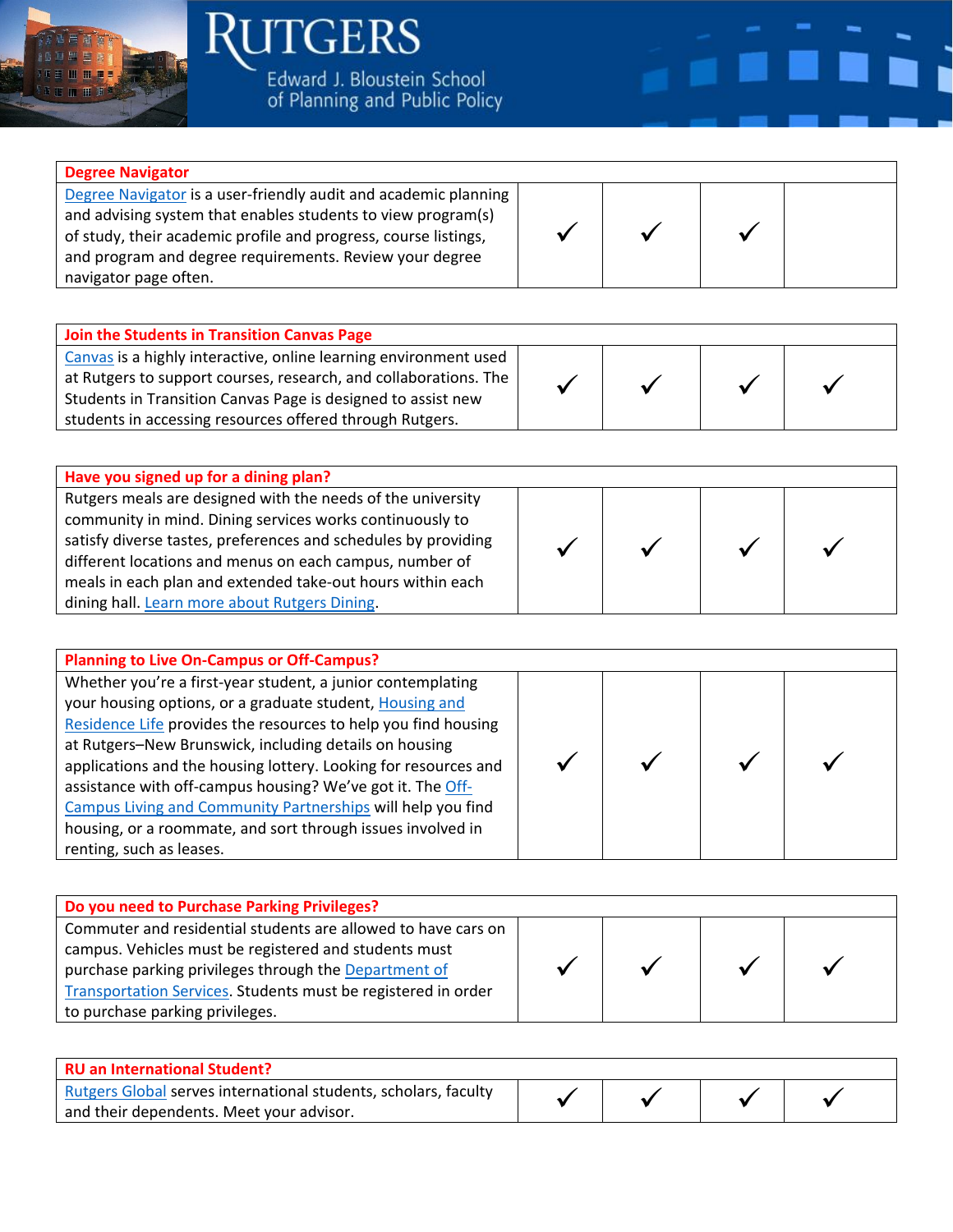

**RUTGERS** Edward J. Bloustein School<br>of Planning and Public Policy

| <b>RU a First-Generation College Student?</b>                                                                                                                                                                                           |  |  |  |
|-----------------------------------------------------------------------------------------------------------------------------------------------------------------------------------------------------------------------------------------|--|--|--|
| Rutgers has a long-standing commitment to first generation<br>college students no matter what type of student: First-year,<br>Transfer, Veteran, or Adult/Nontraditional. Programming<br>continues to be developed. Visit RU 1st often. |  |  |  |
|                                                                                                                                                                                                                                         |  |  |  |

۳

×

| RU a Veteran or plan to join the Military?                    |  |  |
|---------------------------------------------------------------|--|--|
| Rutgers is a veteran friendly school and not only supports    |  |  |
| veterans, but students interested in ROTC programs or future  |  |  |
| military service. Office of Veteran and Military Programs and |  |  |
| Services supports veterans, military, and eligible family     |  |  |
| members through comprehensive programs and services.          |  |  |

| RU a mature female student or interested in the Bunting Program for Non-Traditional Students?                                                                                                                                                                                                                                                                                                                                                                                                                                                                                                               |  |  |  |  |
|-------------------------------------------------------------------------------------------------------------------------------------------------------------------------------------------------------------------------------------------------------------------------------------------------------------------------------------------------------------------------------------------------------------------------------------------------------------------------------------------------------------------------------------------------------------------------------------------------------------|--|--|--|--|
| Douglass Residential College has dedicated professional staff<br>that offers female students personalized attention and unique<br>experiential learning opportunities. The professionals at<br>Douglass are deeply dedicated to bringing out the best in each<br>student. After graduation, students are a part of the dedicated<br>Douglass alumnae network at the Associate Alumnae of<br>Douglass College and the Rutgers University Alumni<br>Association, which offers lifelong friendships and career<br>development opportunities. Learn more about Bunting<br>Program for Non-Traditional Students. |  |  |  |  |
|                                                                                                                                                                                                                                                                                                                                                                                                                                                                                                                                                                                                             |  |  |  |  |

| Do you suspect that you have a Disability or Need Special Accommodations? |  |  |  |  |
|---------------------------------------------------------------------------|--|--|--|--|
| The Office of Disability Services has teams that provide the              |  |  |  |  |
| necessary tools, resources and support for individuals with               |  |  |  |  |
| disabilities to become responsible decision-makers and self-              |  |  |  |  |
| advocates in charge of their own future.                                  |  |  |  |  |

| Do you need support to balance your life?                      |  |  |
|----------------------------------------------------------------|--|--|
| Rutgers is dedicated to providing Medical and Counseling       |  |  |
| Services. Their mission is to ensure and promote positive      |  |  |
| physical and mental wellness on campus and in your lives. Seek |  |  |
| Services and Self Help intended to provide basic information   |  |  |
| and refer you to professionals. Don't let your academic life   |  |  |
| struggle. Find a balance.                                      |  |  |